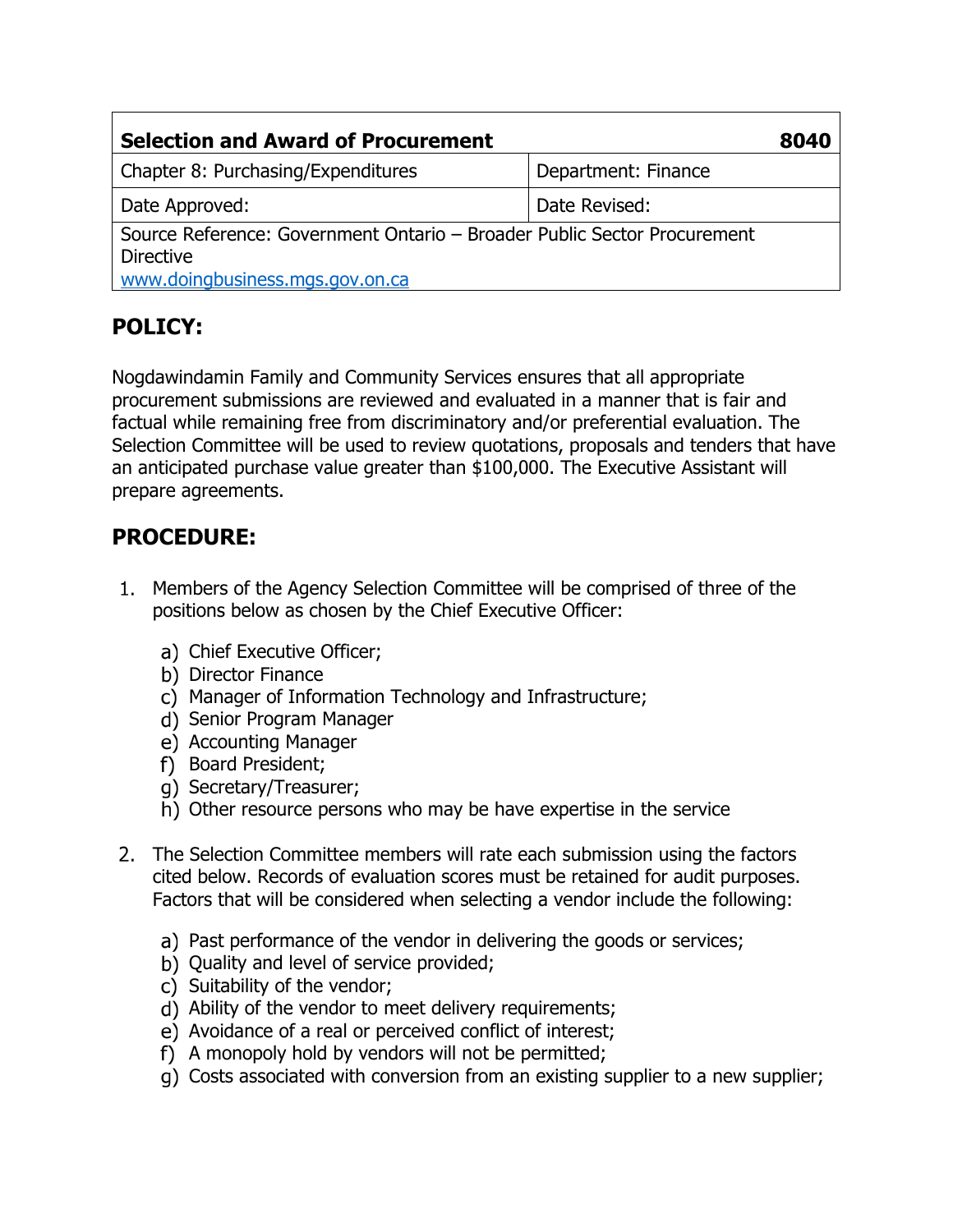- h) Preference will be given to an Aboriginal vendor if goods and services are of equal or greater value or quality.
- Submissions in response to Requests for Proposal or Requests for Tender must adhere to the following:
	- a) Include time, date, and method of delivery;
	- b) Received by the specified closing date and time;
	- $\overrightarrow{c}$ ) If more than one bid is submitted by a vender, the latest bid will supersede all previous bids;
	- d) Bidders may withdraw a bid at any time by letter, bearing signature;
	- e) Bidders may be requested to supply a list of all subcontractors to be utilized.
- Quotations, proposals, or tenders received are to be date stamped and filed, until the deadline date for submission. The seal on tenders must be maintained pending review by the selection committee. On the pre-determined date, the Selection Committee will open and review the submissions.
- On the pre-determined date, the Selection Committee will open the quotations, proposals or tenders and review the submissions against evaluation criteria. The Selection Committee will select the bidder who best meets the evaluation criteria. The bidder will be awarded the contract, subject to approval by the Agency's delegated authorities. The lowest bid is not necessarily awarded the contract.
- If no acceptable bid has been received, the Director of Finance may waive the need for a revised bid solicitation and enter negotiations if:
	- a) The bid is more than funds approved by the Agency for the project, or
	- Written justification is provided to demonstrate that changing the bid requirements does not change the nature of the good and/or service required.
- 7. If equal bids have been received, the Director of Finance may:
	- a) Offer the bidders an opportunity to resubmit, or
	- b) Consider other factors that may change the equality of bids such as:
		- Payment discounts; j.
		- ii. Best delivery date;
	- iii. After sales service;
	- iv. Experience with the Agency.
- 8. If only one bid has been received, the Director of Finance may:
	- a) Return the bid and inform the bidder that the Agency may be reissuing the tender later, or